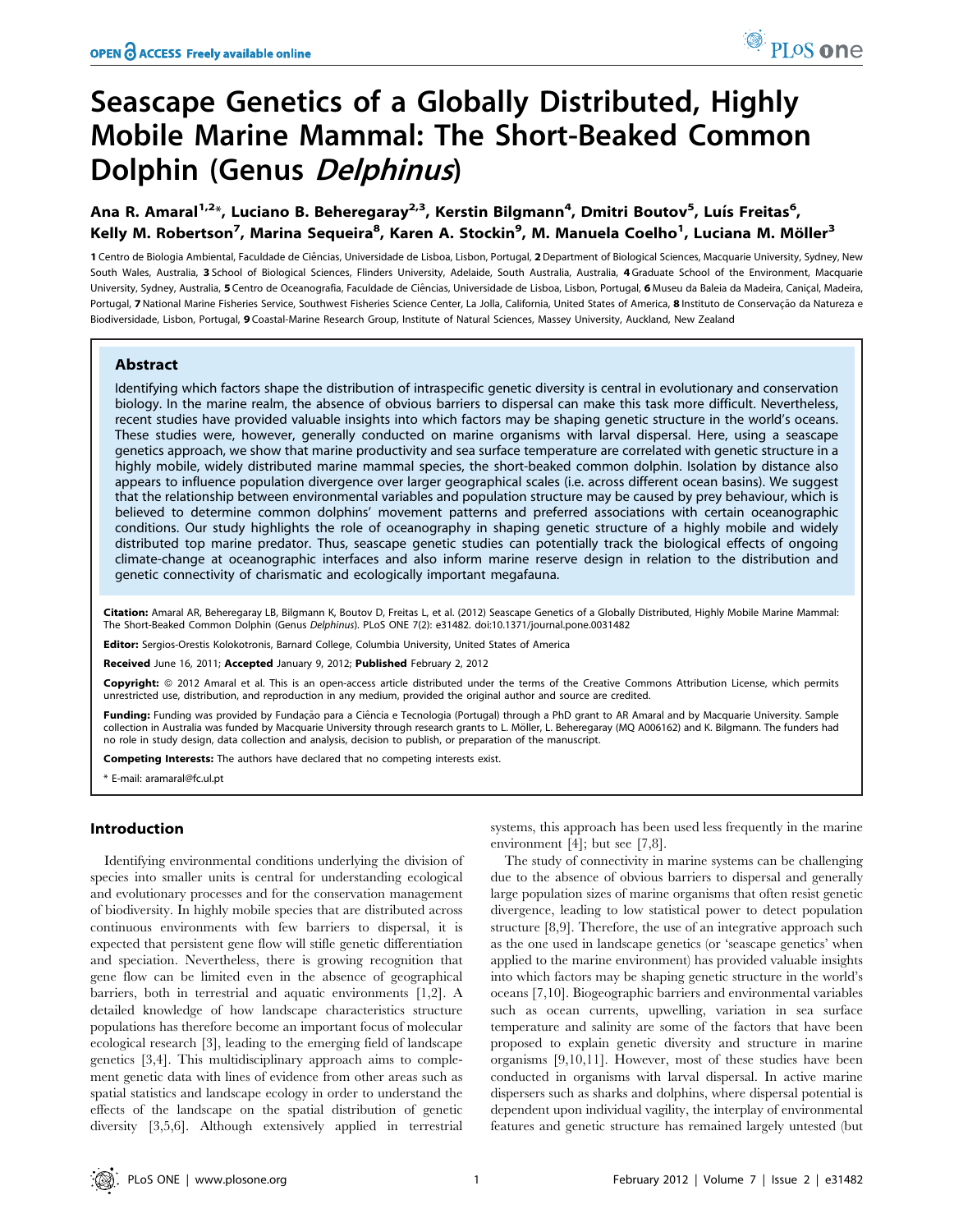

Figure 1. Oceanic regions sampled. Map showing sampling locations for the short-beaked common dolphin populations analysed in this study. (NEPAC – Northeast Pacific; NWATL – Northwest Atlantic; CEATL – Central eastern Atlantic; SEIND – Southeast Indian Ocean; SWPAC\_AUS – Southwest Pacific Australia; SWPAC\_NZ – Southwest Pacific New Zealand). doi:10.1371/journal.pone.0031482.g001

see [12]). Although differences in salinity, temperature and productivity levels have been suggested to explain genetic discontinuities in dolphins [13,14,15,16], a direct relationship between such oceanographic features and genetic structure has only been recently evaluated for two coastal dolphin species with limited distribution: the franciscana (Pontoporia blainvillei) [12] and the humpback dolphin (Sousa chinensis) [17]. These authors found that heterogeneity in chlorophyll concentration, water turbidity and temperature likely influenced the occurrence of genetically distinct populations of these species along the coast of Argentina and in the Western Indian Ocean, respectively.

In this study we use as model a highly mobile, widely distributed cetacean species belonging to the genus Delphinus, the short-beaked

Table 1. Genetic diversity measures of 14 microsatellite loci for the short-beaked common dolphin populations analysed in this study.

| Region                               | N   | Na           | Ar    | $H_{\rm F}$              | $H_{\Omega}$ | $F_{15}$ |
|--------------------------------------|-----|--------------|-------|--------------------------|--------------|----------|
| NE Atlantic (NEATL)                  | 75  | 10.500 8.371 |       | 0.789                    | 0.774        | 0.020    |
| <b>CE Atlantic (CEATL)</b>           | 29  | 8.214        | 7.511 | 0.739 0.687              |              | 0.072    |
| NW Atlantic (NWATL)                  | 38  | 9.286        |       | 8.184 0.785 0.745        |              | 0.051    |
| NE Pacific (NEPAC)                   | 40  |              |       | 11.643 9.424 0.784 0.730 |              | $0.069*$ |
| SW Pacific Australia (SWPAC AUS)     | 35  |              |       | 10.643 8.485 0.782 0.726 |              | $0.073*$ |
| SW Pacific New Zealand<br>(SWPAC NZ) | 39  |              |       | 10.500 9.130 0.792 0.697 |              | $0.121*$ |
| SE Indian (SEIND)                    | 25  | 7.571        | 7.163 | 0.700 0.696              |              | 0.006    |
| Total/Mean                           | 281 | 9.765        |       | 8.324 0.767              | 0.722        |          |

N - sample size; Na - mean number of alleles; Ar - allelic richness;  $H_E$  - expected heterozygosity;  $H_0$  - observed heterozygosity;  $F_{15}$  - inbreeding coefficient.  $*$ value statistically significant at  $P<$ 0.05.

doi:10.1371/journal.pone.0031482.t001

common dolphin. Common dolphins occur in all oceans from tropical to temperate waters. Two species and four subspecies are currently recognized: the short-beaked common dolphin, Delphinus delphis Linnaeus, 1758, distributed in continental shelf and pelagic waters of the Atlantic and Pacific Oceans; the long-beaked common dolphin, Delphinus capensis Gray, 1828, distributed in nearshore tropical and temperate waters of the Pacific and southern Atlantic waters; D. d. ponticus Barabash, 1935, restricted to the Black sea; and D. c. tropicalis van Bree, 1971, restricted to the Indian Ocean [18]. However, due to discordance between morphological and genetic characters, the phylogenetic relationships and taxonomy within the genus, particularly in regard to the specific status of the long-beaked form, are still under debate (Amaral et al. unpublished data; [19]).

Short-beaked common dolphins are known to occur in large groups of dozens to hundreds of individuals. Although their social structure is still poorly understood, individuals seem to group irrespective of genetic relationships, with possible gender and age segregation [20]. However, there is a gap in knowledge if these findings are representative for common dolphins in other geographic regions. The movements of common dolphins are thought to be largely determined by those of their potential prey (e.g. [21]) and their diet varies between locations and seasons [21,22]. Nonetheless, they generally depend on small, mesopelagic shoaling fishes such as scombroids and clupeoids, and squids [21,22]. It has been suggested that short-beaked common dolphins often prefer specific water masses [15,23,24] and in the Eastern Tropical Pacific they occur preferentially in upwelling-modified waters [23].

Genetic studies conducted so far have shown significant genetic differentiation among populations inhabiting different oceans and different coasts of the Atlantic Ocean [19,25]. However, within each side of the Atlantic Ocean, no genetic structure has been detected, suggesting a lack of strong dispersal barriers in these areas [25,26]. Within the Pacific Ocean, results from regional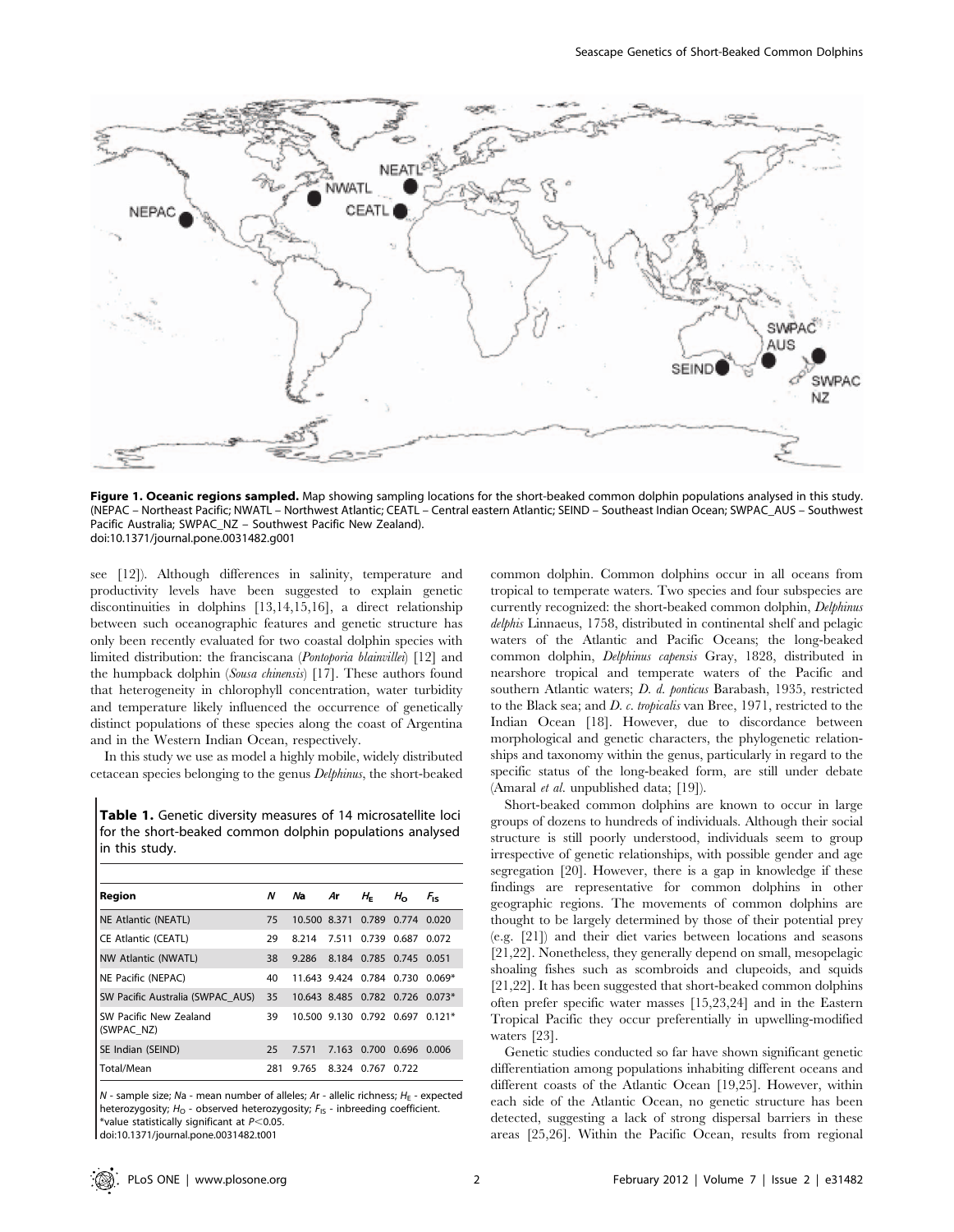studies have reported fine-scale  $(\leq 1000 \text{ km})$  population genetic structure in short-beaked common dolphins occurring off the USA coast (Chivers et al. unpublished data), off the Eastern [15] Australian Coast and around New Zealand (Stockin et al. unpublished data). Particular oceanographic characteristics, such as ocean currents and temperature and salinity differences have been pointed out as likely factors limiting movement of shortbeaked common dolphins (Chivers et al. unpublished data; [15,27]). However, a direct evaluation of the influence of oceanographic variables on the genetic structure of this species has never been carried out.

Our aim is to assess the relative influence of key oceanographic variables on population subdivision of short-beaked common dolphins at a range of medium to large spatial scales, including within ocean basins and across oceans. To achieve this aim we have sampled populations inhabiting the Atlantic, Pacific and Indian Oceans and used remote sensing data under a seascape genetics approach. The global distribution, high mobility, and putatively close association of short-beaked common dolphins with water masses, makes them an excellent model species to test for interactions between variation in environmental factors and genetic structure, contributing towards an understanding of ecological processes affecting population connectivity in the sea.

#### Methods

#### Ethics Statement

This study was conducted according to relevant national and international guidelines. No ethics approval was considered necessary because the animals were not handled directly. Permissions for collecting samples were obtained separately in countries where it was required (Macquarie University Animal Ethics Committee, Australia; Southwest Fisheries Science Center Ethics Advisory Committee, USA; Institute for Nature Conservation and Biodiversity, Portugal; and Department of Conservation, New Zealand). CITES permits numbers used to export/import samples were: 07US168545/9, 08US198270/9, 2009-AU-550713, 2009-AU-57-1209, 10NZ000011, PT/CR-0060/2009, PT/LE-0043/2009, PT/CR-005372009, PT/CR-0054/2009, PT/CR-0055/2009, PT/CR-0056/2009, PT/CR-0057/2009, PT/CR-0058/2009, PT/CR-0059/2009.

#### Sampling

We used samples from seven oceanic regions (Figure 1): the Northeast Atlantic (NEATL),  $n = 75$ ; the Central Eastern Atlantic (CEATL),  $n = 29$ ; the Northwest Atlantic (NWATL),  $n = 38$ ; the Northeast Pacific (NEPAC),  $n = 40$ ; the Southwest Pacific,  $n = 35$ (encompassing eastern Australian waters, SWPAC\_AUS) and  $n = 39$  (encompassing New Zealand waters, SWPAC\_NZ) and the Southeast Indian Ocean (southern Australian waters, SEIND),  $n = 27$  (Table 1). All tissue samples were obtained from either stranded animals (103 samples) or from skin biopsies (178 samples) collected from free-ranging dolphins. Tissues were stored either in ethanol or in 20% DMSO/saturated NaCl.

# DNA extraction and microsatellite genotyping

Genomic DNA was isolated from skin or muscle using a standard proteinase K digestion and two phenol-chloroform and one chlorofom-isoamyl extractions followed by ethanol precipitation [28] for samples originated from stranded animals or, alternatively, using a salting-out protocol [29] for samples originated from biopsies. DNA quality and concentration was verified using Thermo Scientifc NanoDrop 1000 Spectrophotometer (Thermo Fisher Scientific Inc.). Samples from NEPAC and NWATL were provided as DNA by the Southwest Fisheries Science Center, Marine Mammal and Turtle Research Sample Collection (SWFSC-NOAA, La Jolla, CA).

All samples were genotyped at 14 polymorphic microsatellite loci: 7 tetranucleotide (Tur4\_80, Tur4\_87, Tur4\_92, Tur4\_105, Tur4\_141, Tur4\_142; [30] and Dde59 [31] and 7 dinucleotide (Dde66, Dde70; [31]), KW2, KW12 [32], EV1 [33], MK6 and MK8 [34]. The forward primer for each primer pair was labelled with a M13 tag [35]. Fluorescent dyes were also labelled with the M13 tag. Amplification reactions contained 50–100 ng DNA,  $1 \times$  $GoTaq^{\circledR}$  reaction buffer (Promega), 2.5 mM  $MgCl_2$ , 0.2 mM dNTPs, 0.1  $\mu$ M of each primer and 1 U GoTaq<sup>®</sup> Taq DNA polymerase (Promega). The thermal cycler profile for the tetranucleotide loci and Dde66 and Dde70 consisted of initial denaturation at  $94^{\circ}$ C for 3 min followed by a touchdown profile for 5 cycles with the annealing temperature starting at  $63^{\circ}$ C and decreasing  $2^{\circ}C$  per cycle, followed by 30 cycles with an annealing temperature of  $53^{\circ}$ C, and a final extension step at  $72^{\circ}$ C for 10 min. The tetranucleotide loci were amplified in multiplex after optimization. For the remaining dinucleotide loci, conditions followed the original publications. All reactions included both positive and negative controls. Following amplification, samples were mixed with an internal size standard (LIZ 500) and run on an ABI 3130 Genetic Analyzer. The GeneMapper v.4.1 software (Applied Biosystems, CA) was used for sizing of allele fragments.

# Data analysis

Genetic diversity. The program Micro-checker v.2.2.3 [36] was used to check for the presence of genotyping errors such as scoring errors due to stuttering, large allele dropout or evidence for null alleles. Departures from Hardy-Weinberg Equilibrium were tested for each population using the Fisher exact test in Genepop v.4.0 [37]. Genepop was also used to test for linkage disequilibrium between loci. Samples were grouped into 7 putative populations according to their geographical origin as described above. Genetic diversity measures such as mean number of alleles per locus and observed  $(H<sub>O</sub>)$  and expected  $(H<sub>E</sub>)$ heterozygosities were calculated in Arlequin v.3.5.1 [38] and allelic richness  $(A_R)$  calculated using FSTAT v.2.9.3 [39].

Genetic differentiation. Three different measures of population differentiation were used: the fixation index  $F_{ST}$ , estimated using FSTAT [39]; the analogous  $R_{ST}$ , estimated using Genepop v.4.0 [37]; and the statistic Jost's  $D$  [40], estimated using SMOGD v.1.2.5 [41]. The latter has been shown to provide a more accurate measure of differentiation when using highly polymorphic microsatellite loci [40]. Additionally, we tested for a mutation effect on genetic structure by randomly reassigning allele sizes while keeping allele identity the same [42]. The test was conducted in SPAGEDI v.1.3 through 10,000 permutations.  $R_{ST}$ values significantly larger then  $F_{ST}$  values indicate that mutation, in addition to drift and gene flow, has contributed to frequency differences among samples, which in some cases can be interpreted as phylogeographic signal [42].

In order to visualize relationships among putative populations based on genetic variation, we performed a principal component analysis (PCA) on a table of standardised allele frequencies using the adegenet and ade4 packages in R [43]. In addition, we performed an analysis of nonmetric multidimensional scaling (MDS, [44]) on each of the genetic distance matrices using the PRIMER computer package [45].

An analysis of molecular variance, AMOVA [46] was conducted in Arlequin to assess population structure. Different hierarchical levels were tested, considering differences occurring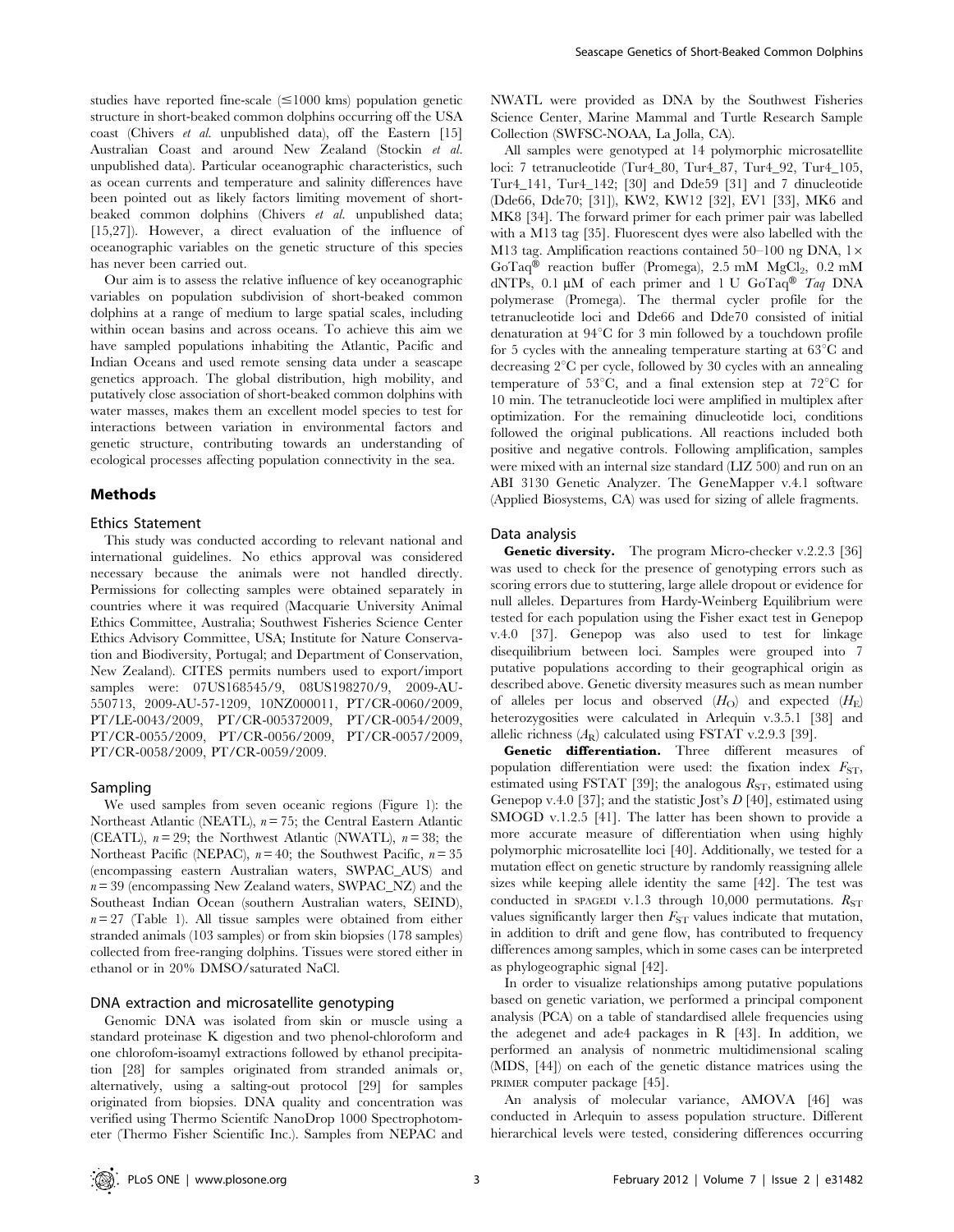between populations in different oceans and within the same ocean basin.

A Bayesian approach to identify the number of populations  $(K)$ present in the dataset was implemented in the program STRUCTURE v.2.3.3 [47,48]. The admixture and the correlated allele frequencies models were implemented since we expect that allele frequencies in the different populations are likely to be similar due to migration or shared ancestry. Sampling locations were used as prior to help detect population structure [49]. Ten independent runs of  $K$  between 1 and 8 were run with 400 000 ''burn in'' and 4 million MCMC replicates. The maximum loglikelihood values from all runs corresponding to each given  $K$  were checked for consistency and averaged. The  $K$  with the highest averaged maximum log-likelihood was considered the most likely number of clusters that better explains our dataset. CLUMMP v.1.1.2 [50] was used to summarize parameters across 10 runs and distruct v.1.1 [51] was used to produce the corresponding graphical output.

Isolation by distance. Isolation by distance (IBD) was evaluated using a Mantel test implemented in the program IBDWS v.3.16 [52]. Genetic distance matrices given by  $F_{ST}/$  $(1-F<sub>ST</sub>)$  were regressed against the logarithm of geographical distances following a two-dimensional model [53].  $R_{ST}$  and Jost's D values were also used. Geographic distances were measured in Google Earth by using set points and measuring either straight-line distance across oceans, or the shortest geographical distance along continental margins. The set points were chosen so as to represent the middle point of the area of distribution where the samples were collected.

Environmental predictors of genetic structure. Three different oceanographic variables were used as predictors of the observed genetic differences between short-beaked common dolphin populations. These were night-time sea surface temperature (SST,  $^{\circ}$ C), chlorophyll concentration (CHL, mg/m<sup>3</sup>) and water turbidity measured as diffuse attenuation coefficient at 490 nm (KD490,  $m^{-1}$ ). These variables, here obtained from remote sensing data, have been previously related to habitat heterogeneity [54] and associated with genetic differences in other dolphin species [17]. Furthermore, the oceanographic variables chosen have a wide geographic coverage through remote sensing, making them ideal for a global approach. Seven oceanic regions, corresponding to the sampling areas for short-beaked common dolphins, were used for the extraction of these oceanographic variables to assess association with patterns of genetic differentiation. Polygons were defined considering the possible range of common dolphins within that oceanic region, with the last side being the coastline. For NWATL

Table 2. Pairwise fixation index values obtained between short-beaked common dolphins populations for 14 microsatellite loci.

| $ $ a) $F_{ST}$ |              |              |              |              |                 |                |
|-----------------|--------------|--------------|--------------|--------------|-----------------|----------------|
|                 | <b>NEATL</b> | <b>CEATL</b> | <b>NWATL</b> | <b>NEPAC</b> | <b>SWPACAUS</b> | <b>SWPACNZ</b> |
| <b>NEATL</b>    |              |              |              |              |                 |                |
| <b>CEATL</b>    | $0.0150*$    |              |              |              |                 |                |
| <b>NWATL</b>    | $0.0051*$    | $0.0151*$    |              |              |                 |                |
| <b>NEPAC</b>    | $0.0313*$    | $0.0439*$    | $0.0284*$    |              |                 |                |
| <b>SWPACAUS</b> | $0.0267*$    | $0.0464*$    | $0.0228*$    | $0.0117*$    |                 |                |
| <b>SWPACNZ</b>  | $0.0268*$    | $0.0471*$    | $0.0239*$    | $0.0211*$    | $0.0137*$       |                |
| <b>SEIND</b>    | $0.0680*$    | $0.0896*$    | $0.0716*$    | $0.0663*$    | $0.0473*$       | $0.0386*$      |
| b) $R_{ST}$     |              |              |              |              |                 |                |
|                 | <b>NEATL</b> | <b>CEATL</b> | <b>NWATL</b> | <b>NEPAC</b> | <b>SWPACAUS</b> | <b>SWPACNZ</b> |
| <b>NEATL</b>    |              |              |              |              |                 |                |
| <b>CEATL</b>    | $0.0099*$    |              |              |              |                 |                |
| <b>NWATL</b>    | $-0.0026$    | $0.0069*$    |              |              |                 |                |
| <b>NEPAC</b>    | $0.0341*$    | $0.0434*$    | $0.0335*$    |              |                 |                |
| <b>SWPACAUS</b> | $0.0122*$    | $0.0280*$    | $0.0059*$    | $0.0114*$    |                 |                |
| <b>SWPACNZ</b>  | $0.0373*$    | $0.0671*$    | $0.0336*$    | $0.0720*$    | $0.0668*$       |                |
| <b>SEIND</b>    | $0.0430*$    | $0.0656*$    | $0.0419*$    | $0.0976*$    | $0.0497*$       | $0.0923*$      |
| c) Jost's D     |              |              |              |              |                 |                |
|                 | <b>NEATL</b> | <b>CEATL</b> | <b>NWATL</b> | <b>NEPAC</b> | <b>SWPACAUS</b> | <b>SWPACNZ</b> |
| <b>NEATL</b>    |              |              |              |              |                 |                |
| <b>CEATL</b>    | 0.0082       |              |              |              |                 |                |
| <b>NWATL</b>    | 0.0119       | 0.0103       |              |              |                 |                |
| <b>NEPAC</b>    | 0.1136       | 0.1422       | 0.1090       |              |                 |                |
| <b>SWPACAUS</b> | 0.0687       | 0.1142       | 0.0673       | 0.0293       |                 |                |
| <b>SWPACNZ</b>  | 0.0921       | 0.1398       | 0.0814       | 0.0234       | 0.0135          |                |
| <b>SEIND</b>    | 0.1479       | 0.1795       | 0.1670       | 0.1542       | 0.0835          | 0.0736         |

a)  $F_{ST}$ ; b)  $R_{ST}$  and c) Jost's D.

doi:10.1371/journal.pone.0031482.t002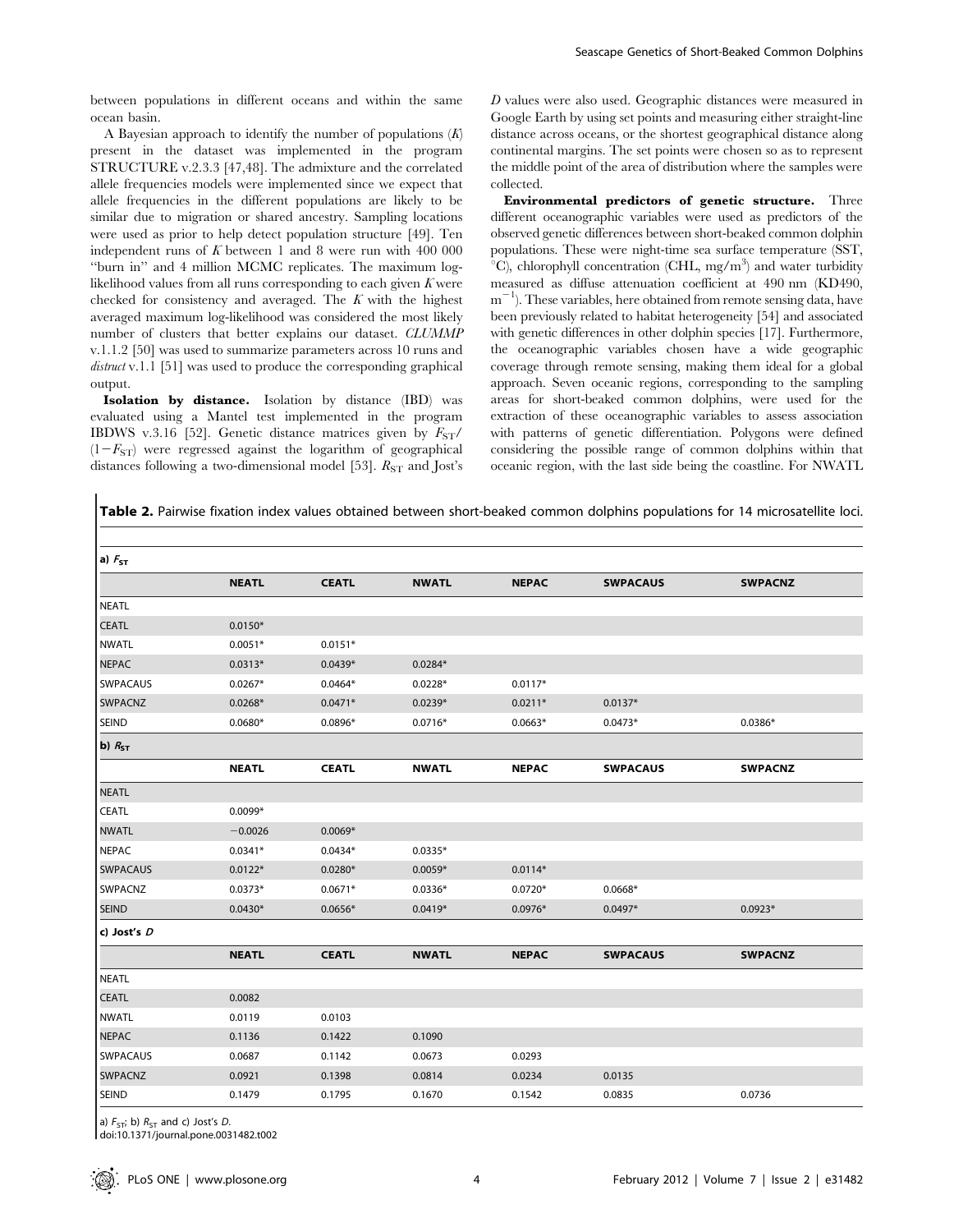the area was defined between  $46^{\circ}N$ ,  $38^{\circ}N$  and  $57^{\circ}W$ ; for CEATL between  $34^{\circ}$ N,  $32^{\circ}$ N and  $16^{\circ}$ W; for NEATL between  $60^{\circ}$ N,  $35^{\circ}$ N and  $0^{\circ}$ ; for NEPAC between  $45^{\circ}N$ ,  $25^{\circ}N$  and  $108^{\circ}W$ ; for SWPAC\_NZ between 32°S, 44°S and 180°W; for SWPAC\_AUS between  $26^{\circ}$ S,  $44^{\circ}$ S and  $156^{\circ}$ E; and for SEIND between  $31^{\circ}$ S,  $37^{\circ}$ S and  $140^{\circ}$ E. In order to account for possible influence of area choice in the final results, areas restricted to where samples from free-ranging animals originally came from or from published distributional data were considered and re-analysed. Since no differences were found in the final results, only analyses including the areas defined above are presented, which account for a possible wider ranging distribution of common dolphins. Monthly averaged data of the three variables,

with a 4 km spatial resolution was obtained from Ocean Color Web (http://oceancolor.gsfc.nasa.gov/) for the period from July 2002 to October 2010 and processed using MATLAB software (www. mathworks.com). Data collected during this time period provide a characterization of the oceanographic features for each region and are robust to inter-annual oscillations (Supplementary Material, Figure S1). Data analysis included the construction of temperature, chlorophyll and turbidity maps for each region, where each pixel of the map corresponds to the eight-year average value for a 4 km grid. These maps were visually inspected to detect geographical areas of environmental heterogeneity. Monthly averages for each oceanic region were then statistically analysed using a paired t-test to detect



Figure 2. Principal component analysis. Principal component analysis (PCA) performed on a table of standardised allele frequencies based on 14 microsatellite loci of the short-beaked populations analysed in this study. doi:10.1371/journal.pone.0031482.g002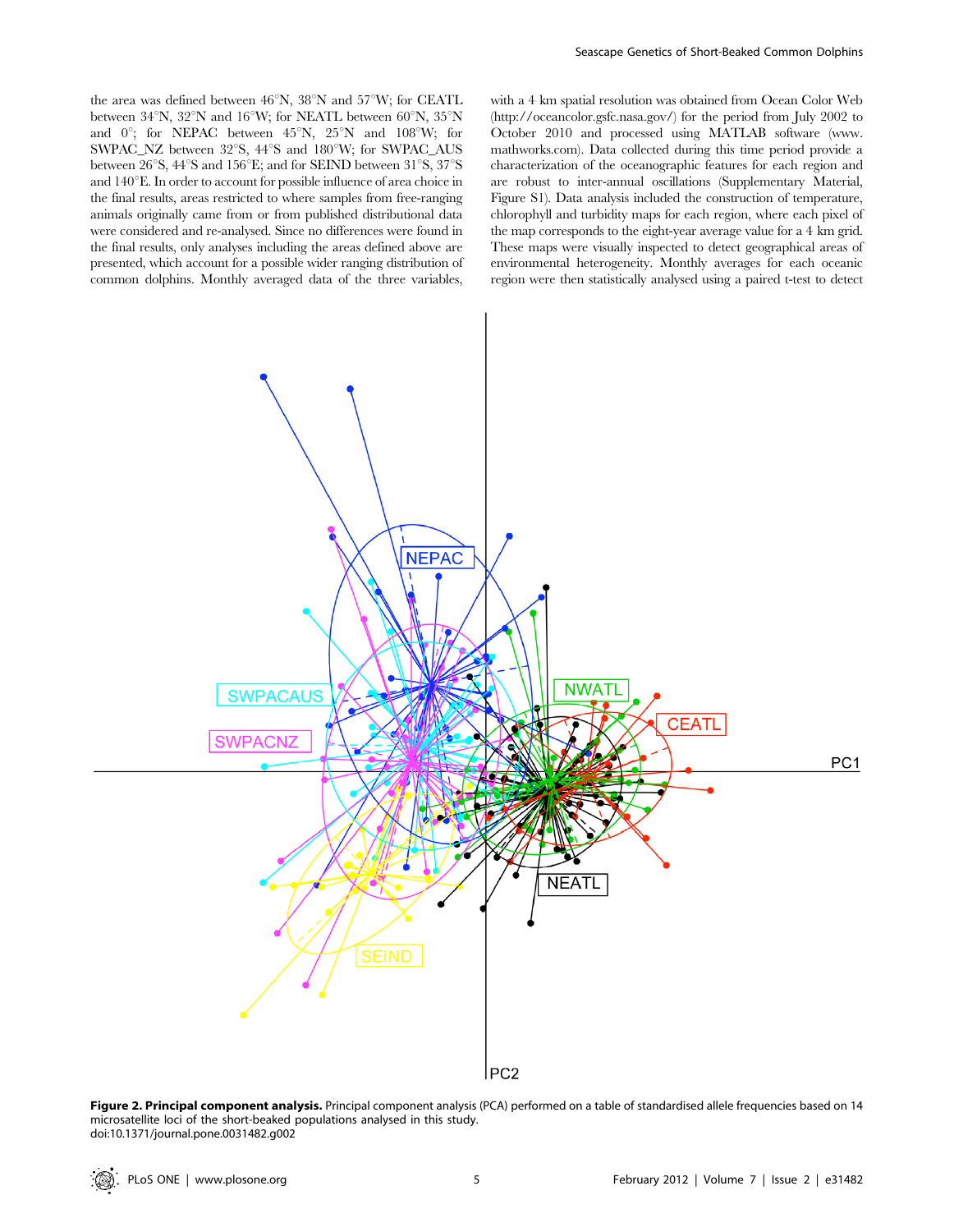

Figure 3. Non-metric MDS. Non-metric MDS plots of short-beaked common dolphin populations on the basis of genetic distances using a)  $F_{ST}$ , b)  $R_{ST}$  or c) Jost's D. Stress values are indicated. doi:10.1371/journal.pone.0031482.g003

differences among those regions. Total averages for the 8 year-period for each factor and each sampled region were subsequently used to examine environmental and genetic associations (details below). Environmental distances were calculated as pairwise differences in mean temperature, chlorophyll and turbidity between regions. Pairwise  $F_{ST}$ ,  $R_{ST}$  and Jost's D were used as genetic distances.

All analyses were carried out at different spatial scales: at a large scale, all oceans included; each ocean considered in separate, i.e. all populations within the Atlantic and all populations within the Pacific Ocean and the population in the Southeast Indian Ocean; and at a medium scale, the North and Central Atlantic populations (hereinafter referred to as North Atlantic) and the South Pacific and Southeast Indian Ocean populations (hereinafter referred to as South Indo-Pacific).

Seascape genetics. Associations between genetic and environmental factors were examined using a hierarchical Bayesian method implemented in GESTE [55], which estimates individual  $F_{ST}$  values for each local population and then relates them to environmental factors via a generalized linear model. Here we used 10 pilot runs of 1,000 iterations to obtain the parameters of the proposal distribution used by the MCMC, and an additional burn-in of  $5\times10^6$  iterations with a thinning interval of 20. The model with the highest posterior probability is the one that best explains the data [55].

Additionally, we used the BIOENV procedure of [56] as implemented in PRIMER v.5 [45] and as described in [57] to examine which predictor variable would provide the best model to explain the population genetic structure observed in the data. This procedure calculates the value of Spearman's rank correlation coefficient  $(\rho)$  between a genetic distance matrix (response matrix) with a distance matrix calculated as the Euclidean distance among one or more predictor variables. It then calculates the value of  $\rho$ using every possible combination of predictor variables until it finds the ''best fit'', corresponding to the combination of predictor variables whose Euclidean distance matrix yields the highest value of  $\rho$  [56]. We used three different response matrices corresponding to  $F_{ST}$ ,  $R_{ST}$  and Jost's D distance matrices to identify the best one, two or three-variable fits.

Mantel tests [58] were also used to test for correlations between the pairwise genetic and environmental distances. Partial Mantel tests were used to control the effect of geographical distances in these potential correlations. These tests were performed using the package vegan in R.

#### Results

#### Genetic Diversity

In total 281 short-beaked common dolphin samples were genotyped at 14 microsatellite loci (Table 1). Results from Micro-



Figure 4. Number of clusters found for short-beaked common dolphin populations. Results from the program STRUCTURE showing individual assignment values for K=3. Each colour depicts the relative contribution of each of the three clusters to the genetic constitution of each individual.

doi:10.1371/journal.pone.0031482.g004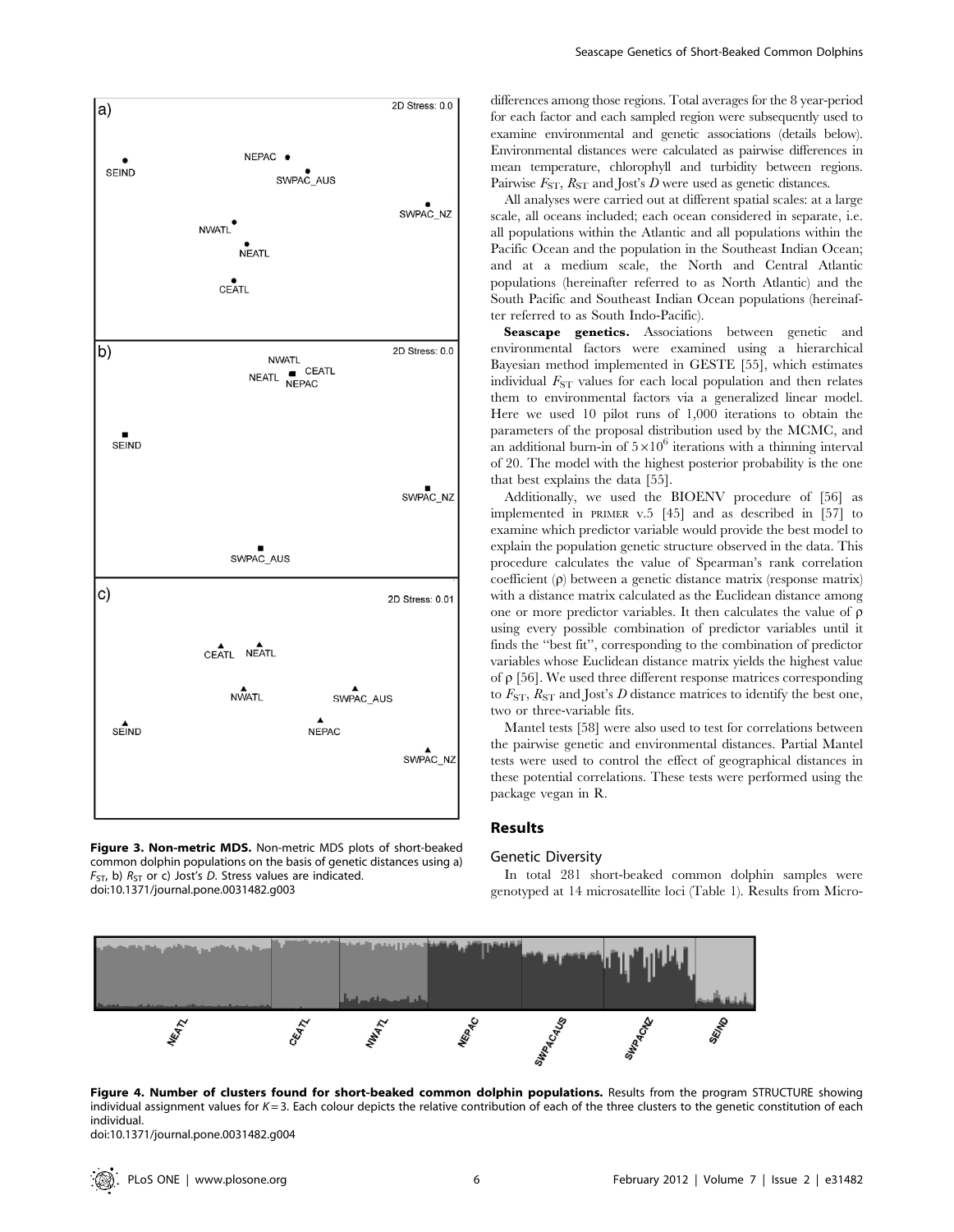Checker and the Fisher exact test suggested deviations from Hardy-Weinberg equilibrium (HWE) in 4 loci. Two of these (Tur91 and Tur80) showed deviations in only one population each and were therefore included in subsequent analyses, whereas the other two (Tur141 and Dde66) showed deviations in 4 and 2 populations, respectively. These deviations are due to a deficit of heterozygotes (significant  $F_{IS}$  values, Table 1). To test whether results would be affected by the inclusion of these two loci, estimates of genetic variability and differentiation were carried out with and without them. Since no major differences in results were observed (data not shown), all 14 loci were used in subsequent analyses. These deviations are likely not related with the fact that some samples originated from strandings and others from biopsies. In fact, it has been recently shown that no apparent differences occur when testing population structure in common dolphins using samples originated from carcasses or from free-ranging dolphins [59].

Levels of genetic diversity, given by mean number of alleles, allelic richness and expected and observed heterozygosities were high for most populations (Table 1). Significant  $F_{IS}$  values were obtained for populations from NE Pacific and SW Pacific Australia and New Zealand, which can be due to the presence of population sub-structure (i.e. Wahlund effect). In fact, this is known to be the case for common dolphins inhabiting those regions ([15,27]; Stockin et al. unpublished).

#### Genetic differentiation

Pairwise  $F_{ST}$  and  $R_{ST}$  comparisons showed significant levels of differentiation among all putative populations (Table 2), although the extent of that differentiation differed for each index. Jost's D values tended to be higher than  $F_{ST}$  and  $R_{ST}$  values.  $R_{ST}$  also tended to be higher than  $F_{ST}$ . Since  $R_{ST}$  is based on allele size, the differences observed indicate that mutation, in addition to drift or gene flow may be affecting the differentiation between these populations. This result was confirmed using SPAGEDI. The overall  $R_{ST}$  value was significantly higher than the overall  $F_{ST}$  value  $(P = 0.042)$ .

Taken as a whole, the fixation indices showed high levels of differentiation between short-beaked populations inhabiting different ocean basins. The SEIND and NEPAC populations showed the highest levels of differentiation when compared with all other short-beaked populations. Contrasting to the inter-ocean basin differentiation, lower levels of differentiation were observed between short-beaked populations inhabiting the same ocean basins.

The first two principal components of the PCA analysis explained 84.35% of the variance in allele frequencies among putative populations (Figure 2). The first principal component shows a clear separation between populations inhabiting the Indo-Pacific and the Atlantic Oceans. The second principal component further shows some structure within the Indo-Pacific region, with the SEIND and NEPAC populations appearing separated from the SWPAC\_AUS and SWPAC\_NZ populations.

Non metric MDS analyses using the three different genetic indices also show a clear separation from populations inhabiting the Atlantic, the Pacific and Indian oceans, with the exception of the analysis using  $R_{ST}$ , which grouped the NEPAC population with Atlantic ones (Figure 3). The analyses using  $F_{ST}$  and Jost's  $D$ show a closer proximity among the short-beaked populations inhabiting the North Atlantic, and also of the populations inhabiting the Pacific Ocean.

Results obtained in STRUCTURE using the correlated allele frequency model resulted in a peak of maximum ln  $P(K)$  at  $K = 3$ (Figure 4, Supplementary Table S2). These clusters correspond to Table 3. Analysis of hierarchical variance (AMOVA) results obtained for the short-beaked common dolphin populations.

| Source of variation             | <b>%variation F-statistics</b> |                    | Р      |
|---------------------------------|--------------------------------|--------------------|--------|
| Among ocean basins              | 2.71                           | $F_{CT} = 0.02710$ | 0.0000 |
| Among groups within populations | 1.35                           | $F_{sc} = 0.01386$ | 0.0000 |
| Within populations              | 95.94                          | $F_{ST} = 0.04058$ | 0.0000 |
| Among regions                   | 1.92                           | $F_{CT} = 0.03425$ | 0.0001 |
| Among groups within populations | 1.5                            | $F_{sc} = 0.01532$ | 0.0000 |
| Within populations              | 96.58                          | $F_{ST} = 0.03425$ | 0.0000 |

doi:10.1371/journal.pone.0031482.t003

populations inhabiting the three ocean basins: the Atlantic (including the NEATL, NWATL and CEATL populations), the Pacific (including the NEPAC, SWPAC\_AUS and SWPAC\_NZ populations) and the Indian Ocean including the SEIND population (Figure 4).

The AMOVA analysis showed that the highest levels of differentiation were obtained when populations were divided by eastern versus western regions within ocean basins  $(F_{CT} = 0.03425)$ ,  $P<0.0001$  (Table 3).

# Isolation by distance

The relationship between geographic and genetic distance was only observed when populations inhabiting all oceans were considered in the analysis and when  $F_{ST}$  and Jost's  $D$  values were used (Table 4). This relationship was not detected when  $R_{ST}$  values were used, nor when finer spatial scales were considered.

Table 4. Summary results for Isolation by Distance tests conducted for all short-beaked common dolphin populations in all oceans, for North Atlantic populations only, for Pacific populations only, and for South Indo-Pacific populations only.

|                    | P      | $r$ (slope) | $R^2$  |  |  |  |
|--------------------|--------|-------------|--------|--|--|--|
| All oceans         |        |             |        |  |  |  |
| Fst                | 0.0196 | 0.0502      | 0.1560 |  |  |  |
| <b>Rst</b>         | 0.9072 | $-0.0657$   | 0.0416 |  |  |  |
| Jost's D           | 0.0091 | 0.1240      | 0.4660 |  |  |  |
| North Atlantic     |        |             |        |  |  |  |
| Fst                | 0.4995 | $-0.0211$   | 0.2010 |  |  |  |
| <b>Rst</b>         | 0.8351 | $-0.0239$   | 0.4210 |  |  |  |
| Jost's D           | 0.3316 | 0.0068      | 0.7740 |  |  |  |
| Pacific            |        |             |        |  |  |  |
| Fst                | 0.3364 | 0.0573      | 0.0483 |  |  |  |
| <b>Rst</b>         | 0.6241 | $-0.0840$   | 0.0024 |  |  |  |
| Jost's D           | 0.3328 | 0.1410      | 0.1150 |  |  |  |
| South Indo-Pacific |        |             |        |  |  |  |
| Fst                | 0.3310 | 0.0984      | 0.7860 |  |  |  |
| <b>Rst</b>         | 0.4980 | 0.1209      | 0.1130 |  |  |  |
| Jost's D           | 0.3321 | 0.2137      | 0.8760 |  |  |  |

Values in bold were statistically significant ( $P$ <0.05). doi:10.1371/journal.pone.0031482.t004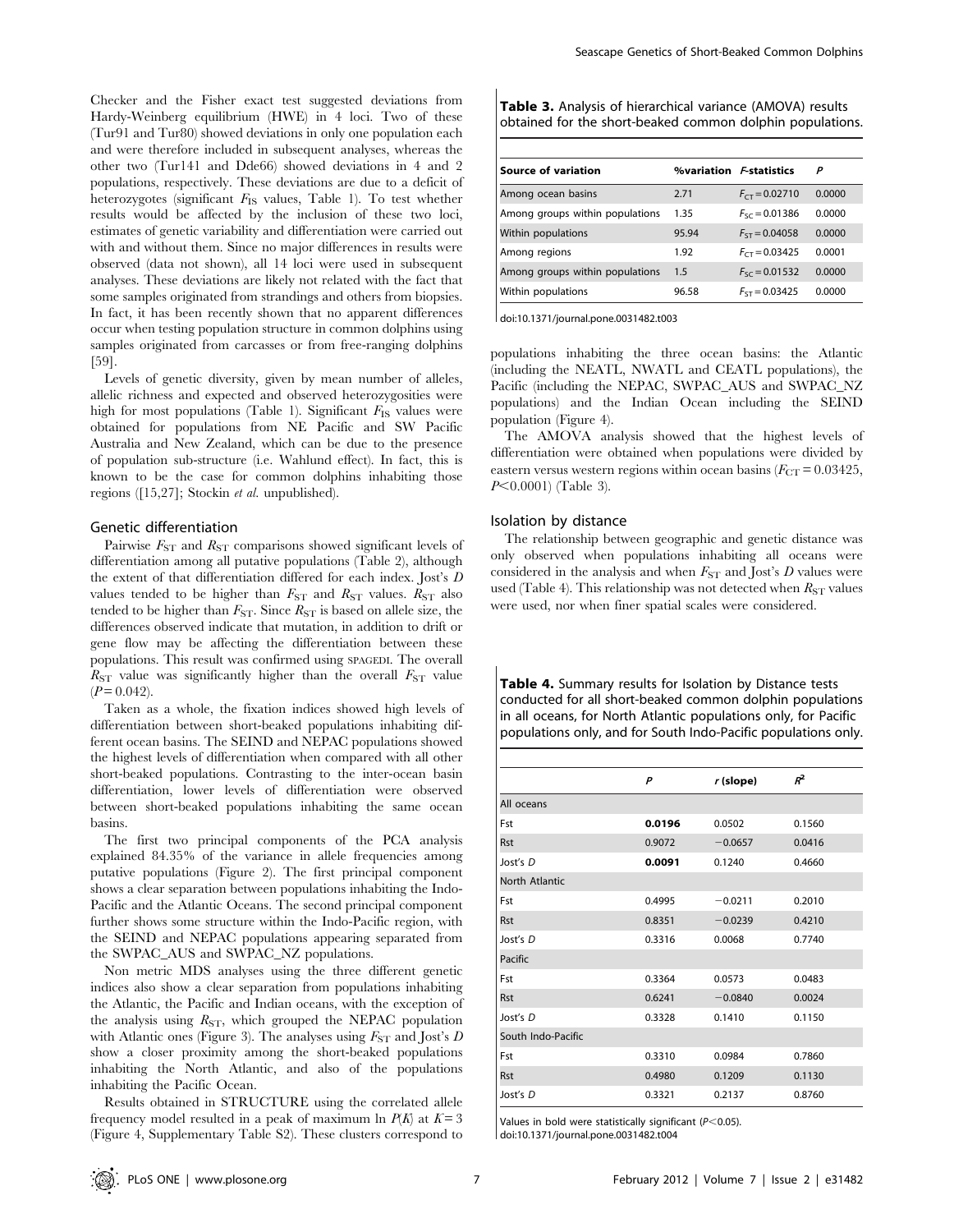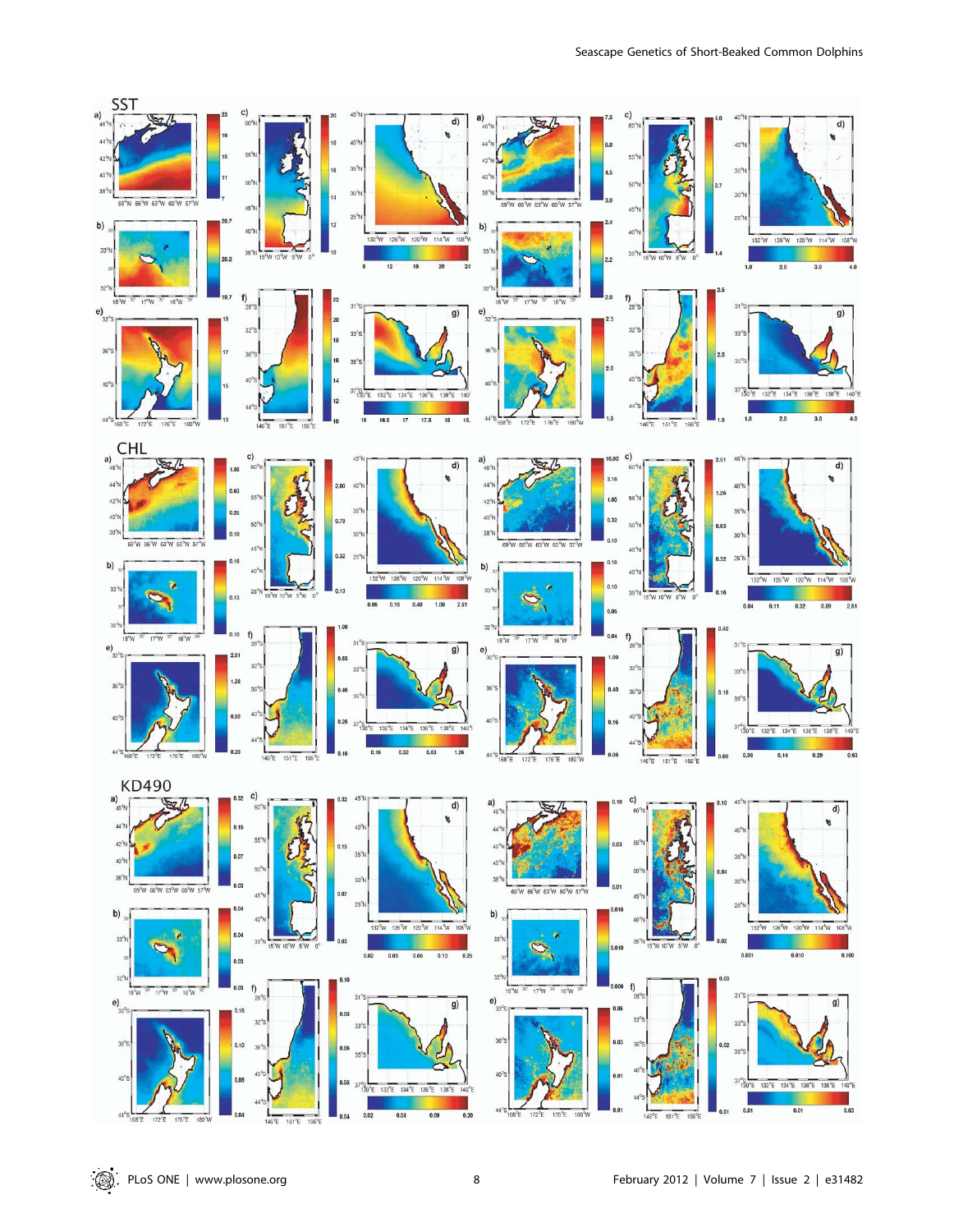Figure 5. Oceanographic predictors for each oceanic region. Regional maps showing 8-year average values for sea surface temperature (SST), chlorophyll concentration (CHL) and water turbidity (KD490) on the left and standard deviation values on the right for the oceanic regions where the short-beaked common dolphin populations analysed in this study were sampled: a) Northwest Atlantic; b) Central eastern Atlantic; c) Northeast Atlantic; d) Northeast Pacific; e) Southwest Pacific New Zealand; f) Southwest Pacific Australia; g) Southeast Indian. doi:10.1371/journal.pone.0031482.g005

#### Oceanographic predictors

Data on sea surface temperature (SST), chlorophyll concentration (CHL) and water turbidity (KD490) was gathered for the seven oceanic regions where short-beaked common dolphins were sampled: NEATL, CEATL, NWATL, NEPAC, SWPAC\_AUS, SWPAC\_NZ and SEIND (Figure 5). Paired t-tests showed significant differences in the 8 year average values of SST between most regions with exception of the comparison between NEATL and NWATL, between NEPAC and SWPAC (both AUS and NZ), and between NEPAC and SEIND, where differences were not statistically significant  $(P<0.01$ , see Supplementary Material, Table S1). In the SST maps, all regions are heterogeneous, having regions of colder and warmer waters (Figure 5). Nevertheless, NEATL and NWATL regions are dominated by colder waters when compared with other regions, which are dominated by warmer waters, such as SWPAC\_AUS and SWPAC\_NZ. Significant differences were not detected in mean CHL values between NEPAC and SWPAC (both AUS and NZ) and between NEPAC and SEIND, as well as among SEIND, SWPAC\_AUS and SWPAC\_NZ. All other comparisons were significant. Despite this, in the CHL maps, clear differences can be seen among the regions located in the Pacific Ocean. Chlorophyll concentrations are higher in the NEPAC region closer to the coast when compared to the SWPAC\_AUS and SWPAC\_NZ regions. Regarding turbidity mean values, these were only not significant in the comparisons among SWPA-C\_AUS, SWPAC\_NZ and SEIND (Table S1). Patterns seen in the maps are similar to the ones obtained for the CHL maps (Figure 5).

# Seascape genetics

Hierarchical Bayesian analyses implemented in GESTE identified the model including the constant as the best one in all spatial scales considered (Table 5). The second best model for all analyses was the one including KD490, though the third and fourth models (including CHL and SST) all had very similar posterior probability values. Higher posterior probabilities were obtained when medium spatial scales were analysed. Positive signals of the regression coefficients were obtained for the association between CHL and genetic differentiation in the Pacific Ocean and South Indo-Pacific Ocean populations, and for the association between KD490 and genetic differentiation in the Pacific Ocean populations (Table 5). Regarding SST, positive signals of the regression coefficients were obtained for all populations across all oceans, for the North Atlantic populations, and for the South Indo-Pacific populations (Table 5). Therefore, genetic isolation of populations within the Pacific Ocean increases with differences in CHL and KD490 among regions, whereas genetic isolation of populations within the Atlantic Ocean increases with differences in SST among regions. In the South Indo-Pacific region, both CHL and SST increase genetic isolation among populations. The percentage of variation that remained to be explained (indicated by sigma values) was however moderate (Table 5).

The BIOENV procedure found strong positive correlations between oceanographic predictors and genetic differentiation for the analyses conducted at medium spatial scales (Table 6). For the populations within the Atlantic Ocean and within the South IndoPacific, CHL and KD490 showed stronger correlation with genetic distance. For the larger spatial scales considered (across all oceans and within the Pacific Ocean), a strong negative correlation between CHL and KD490 with rank genetic distance was found (Table 6).

Mantel tests and Partial Mantel tests between genetic and environmental distances were not statistically significant for any comparison, even considering different spatial scales (results not shown). Failures of these tests to detect relationships between genetic and environmental data have been previously described [60,61] and could explain the unsuccessful use with our datasets.

# **Discussion**

We used a seascape approach to investigate the interaction between a set of oceanographic variables and population structure in a highly mobile, widely distributed top marine predator, the short-beaked common dolphin. We show that sea surface temperature, chlorophyll concentration and water turbidity seem to be important factors in explaining the observed patterns of genetic structure in these dolphins, more than geographical distance alone, particularly when medium spatial scales were considered.

# Genetic structure

The overall global pattern of genetic structure obtained here supports previous studies [19]: higher levels of differentiation were obtained across large geographical scales, between different ocean basins, and lower levels were obtained when medium geographical scales were considered, within the same ocean basin. While results from STRUCTURE showed a clear differentiation between ocean basins, the AMOVA analysis resulted in higher  $F_{CT}$  estimates for partitioning of short-beaked populations among regions within each ocean basin. The low levels of divergence found between populations inhabiting the same ocean basin may have affected the power of the program STRUCTURE to detect such differentiation, even using recently developed algorithms that account for weak differentiation [49]. Nonetheless, the PCA and the NMDS plots also indicate some level of differentiation within ocean basins, which seems to be stronger among the Pacific Ocean populations. Multivariate analysis does not require strong assumptions about the underlying genetic model, such as Hardy-Weinberg equilibrium or the absence of linkage disequilibrium [43]. The high levels of differentiation found for the SEIND population (southern Australia) were surprising given the comparatively shorter distance separating this population from the Southwest Pacific populations (off New South Wales, southeastern Australia), even considering that the region where the SEIND population was sampled (off South Australia) falls into a different biogeographic region (see [62] to the one of the SWPAC\_AUS population. Such high differentiation was also reported by [27] when comparing individuals from this region to individuals from southeastern Tasmania (Southwest Pacific) – in that case oceanographic features affecting the distribution of target prey were suggested to be the likely explanation for the genetic differentiation found. Our study corroborates this previous finding (see below).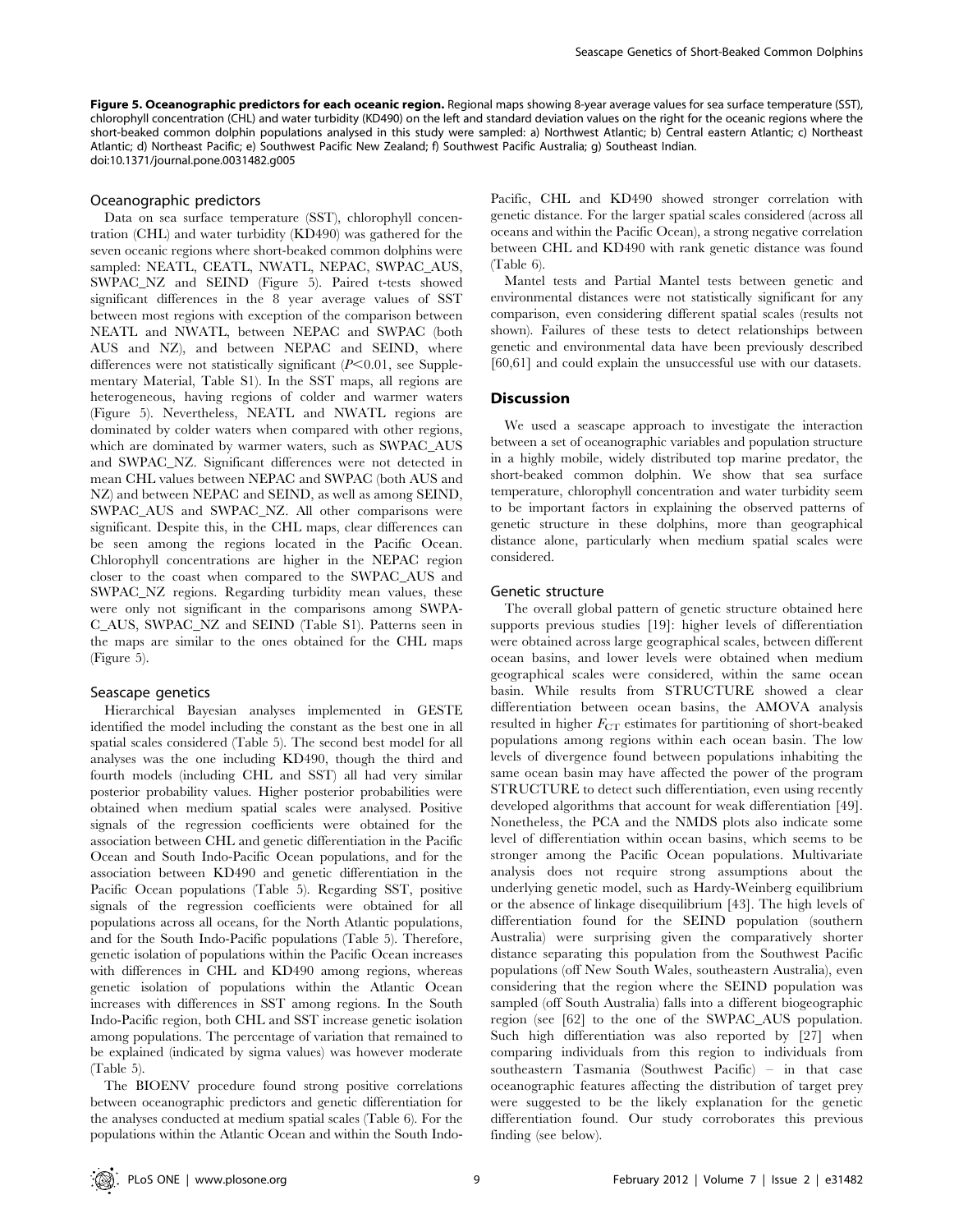Table 5. Posterior probabilities of the four most probable models for the GESTE analysis of environmental associations with genetic structure (population specific  $F_{\textrm{ST}}$ ) of short-beaked common dolphins.

| Model              | <b>Factors included</b> | P      | Coefficient | Mean    | Mode    | <b>95% HPDI</b> |
|--------------------|-------------------------|--------|-------------|---------|---------|-----------------|
| All Oceans         |                         |        |             |         |         |                 |
| $\mathbf{1}$       | Constant                | 0.702  | $\alpha_0$  | $-3.02$ | $-3.01$ | $-3.60; -2.43$  |
|                    |                         |        | $\sigma$    | 0.591   | 0.378   | 0.125; 1.319    |
| 2                  | Constant, SST           | 0.067  | $\alpha_0$  | $-3.01$ | $-2.99$ | $-3.61; -2.33$  |
|                    |                         |        | $\alpha_1$  | 0.13    | 0.12    | $-0.52; 0.73$   |
|                    |                         |        | $\sigma$    | 0.708   | 0.422   | 0.125; 1.70     |
| 3                  | Constant, CHL           | 0.0649 | $\alpha_0$  | $-3$    | $-3$    | $-3.66; -2.36$  |
|                    |                         |        | $\alpha_2$  | $-0.13$ | $-0.11$ | $-0.69; 0.56$   |
|                    |                         |        | $\sigma$    | 0.679   | 0.367   | 0.123; 1.501    |
| 5                  | Constant, KD490         | 0.0707 | $\alpha_0$  | $-3.03$ | $-3.05$ | $-3.60; -2.32$  |
|                    |                         |        | a3          | $-0.1$  | $-0.1$  | $-0.80; 0.53$   |
|                    |                         |        | $\sigma$    | 0.694   | 0.4     | 0.113; 1.726    |
| Pacific            |                         |        |             |         |         |                 |
| $\mathbf{1}$       | Constant                | 0.628  | $\alpha_0$  | $-3.08$ | $-3.12$ | $-4.02; -1.97$  |
|                    |                         |        | $\sigma$    | 1.094   | 0.701   | 0.173; 2.88     |
| $\overline{2}$     | Constant, SST           | 0.092  | $\alpha_0$  | $-3.1$  | $-3.16$ | $-4.30; 2.02$   |
|                    |                         |        | $\alpha_1$  | $-0.04$ | $-0.12$ | $-1.26; -1.10$  |
|                    |                         |        | $\sigma$    | 1.42    | 0.695   | 0.198; 4.102    |
| 3                  | Constant, CHL           | 0.0991 | $\alpha_0$  | $-3.04$ | $-3.1$  | $-4.16; -1.61$  |
|                    |                         |        | $\alpha_2$  | 0.13    | 0.06    | $-1.07; 1.25$   |
|                    |                         |        | $\sigma$    | 1.63    | 0.713   | 0.140; 4.47     |
| 5                  | Constant, KD490         | 0.104  | $\alpha_0$  | $-3.04$ | $-3.17$ | $-4.16; -1.85$  |
|                    |                         |        | $\alpha_3$  | 0.14    | 0.16    | $-1.10; 1.23$   |
|                    |                         |        | $\sigma$    | 1.534   | 0.68    | 0.199; 4.601    |
| North Atlantic     |                         |        |             |         |         |                 |
| 1                  | Constant                | 0.496  | $\alpha_0$  | $-3.25$ | $-3.33$ | $-4.52; -2.05$  |
|                    |                         |        | $\sigma$    | 1.14    | 0.677   | 0.097; 3.27     |
| 2                  | Constant, SST           | 0.101  | $\alpha_0$  | $-3.22$ | $-3.28$ | $-4.59; -1.61$  |
|                    |                         |        | $\alpha_1$  | 0.29    | 0.31    | $-0.97; 1.9$    |
|                    |                         |        | $\sigma$    | 1.557   | 0.774   | 0.114; 4.876    |
| 3                  | Constant, CHL           | 0.1    | $\alpha_0$  | $-3.22$ | $-3.3$  | $-4.46; 1.63$   |
|                    |                         |        | $\alpha_2$  | $-0.25$ | $-0.25$ | $-1.55; -1.08$  |
|                    |                         |        | $\sigma$    | 1.547   | 0.783   | 0.135; 5.112    |
| 5                  | Constant, KD490         | 0.103  | $\alpha_0$  | $-3.19$ | $-3.32$ | $-4.45; -1.65$  |
|                    |                         |        | $\alpha_3$  | $-0.27$ | $-0.29$ | $-1.85; -1.11$  |
|                    |                         |        | $\sigma$    | 1.694   | 0.86    | 0.134; 5.4      |
| South Indo-Pacific |                         |        |             |         |         |                 |
| $\mathbf{1}$       | Constant                | 0.501  | $\alpha_0$  | $-2.95$ | $-3$    | $-4.26; -1.63$  |
|                    |                         |        | $\sigma$    | 1.481   | 0.825   | 0.146; 4.305    |
| $\mathbf 2$        | Constant, SST           | 0.0946 | $\alpha_0$  | $-2.87$ | $-3.1$  | $-4.25; 0.95$   |
|                    |                         |        | $\alpha_1$  | 0.14    | 0.19    | $-1.52; 1.64$   |
|                    |                         |        | $\sigma$    | 2.246   | 1.195   | $0.163; 7-064$  |
| 3                  | Constant, CHL           | 0.0969 | $\alpha_0$  | $-2.93$ | $-2.99$ | $-4.43; -1.06$  |
|                    |                         |        | $\alpha_2$  | 0.08    | 0.13    | $-1.70; 1.65$   |
|                    |                         |        | $\sigma$    | 2.331   | 0.933   | 0.169; 7.64     |
| 5                  | Constant, KD490         | 0.171  | $\alpha_0$  | $-2.96$ | $-3.07$ | $-4.27; -1.61$  |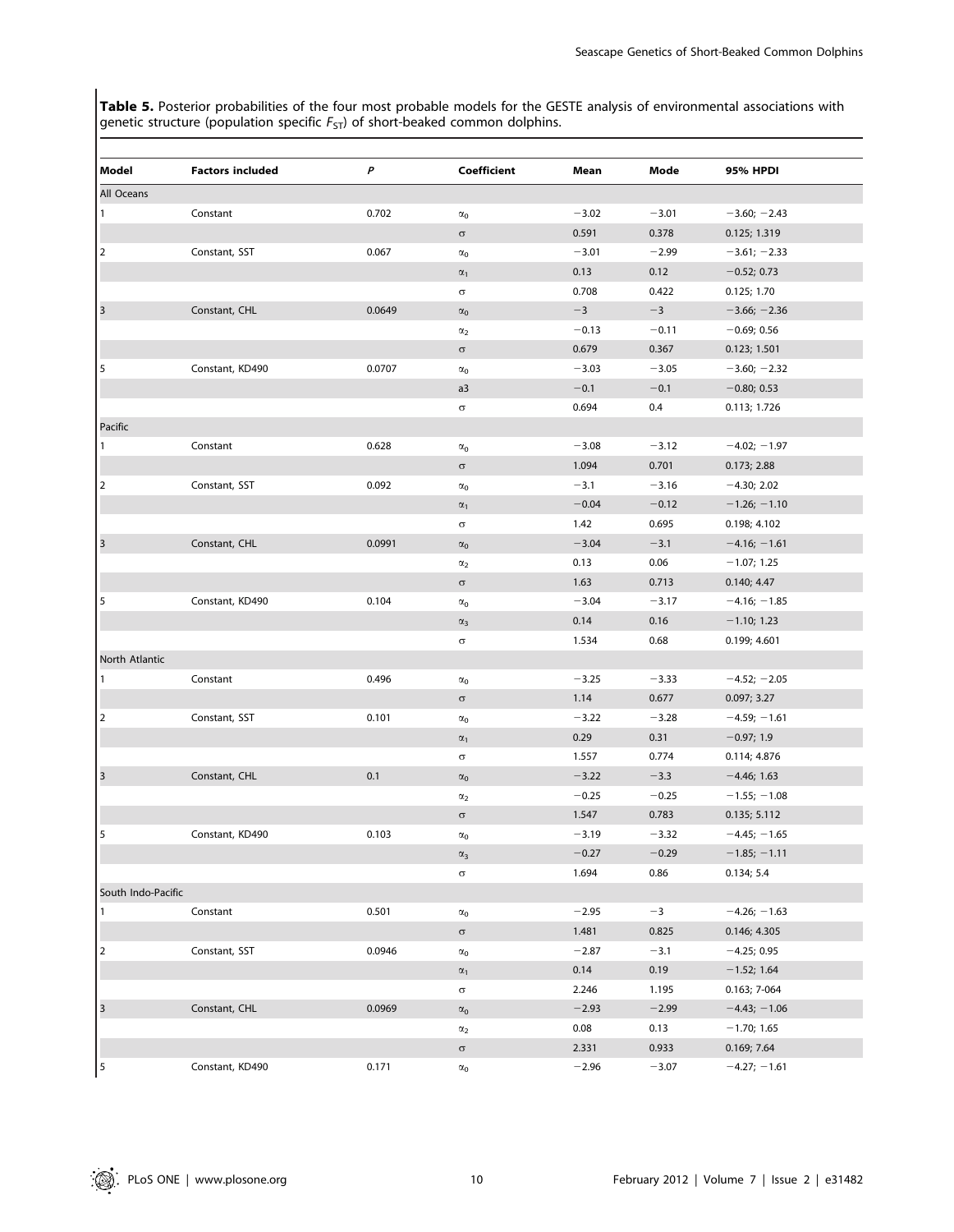#### Table 5. Cont.

| Model | <b>Factors included</b> | Coefficient | Mean    | Mode    | 95% HPDI      |  |
|-------|-------------------------|-------------|---------|---------|---------------|--|
|       |                         | $\alpha_3$  | $-0.54$ | $-0.59$ | $-1.84; 0.91$ |  |
|       |                         | $\sigma$    | 1.678   | 0.765   | 0.124; 5.344  |  |

SST – sea surface temperature; CHL – chlorophyll concentration; KD490 – sea water turbidity measured as diffuse attenuation coefficient at 490 nm; a – regression coefficient;  $\sigma$  – estimate of the variation that remains unexplained by the regression model; HPDI – highest probability density interval. doi:10.1371/journal.pone.0031482.t005

#### Isolation by distance

A pattern of isolation by distance was only observed when large spatial scales were considered, indicating that the stronger genetic differentiation observed in short-beaked common dolphins from different oceans may be an effect of geographic distance. Isolation by distance has been reported for other cetacean species, such as in the harbour porpoise [63] and in bottlenose dolphins [64]. Conversely, when medium geographic scales were considered (i.e. within each ocean basin), no isolation by distance effect was detected, and genetic differentiation could be explained by oceanographic variables. This pattern has also been described for common dolphins at small geographical scales, along the eastern Australian coast [15], for bottlenose dolphins in South Australia where a temperature and salinity front coincides with the boundary between two distinct genetic populations [13], and for pilot whales, where ecological factors, such as SST, were more important in explaining genetic structure than geographic separation [14]. In franciscana and humpback dolphins, environmental factors were also more important in explaining genetic structure than distance at small geographical scales [12,17].

Table 6. Results of the BIOENV procedure, showing the best fit obtained, for all short-beaked common dolphin populations, North Atlantic populations only, Pacific populations only, and South Indo-Pacific populations only, in the case of one, two and three predictor variables for each genetic distance matrix.

| <b>Number</b>           | Spearman's | <b>Variables</b> | <b>Number</b>      | Spearman's   | <b>Variables</b> |
|-------------------------|------------|------------------|--------------------|--------------|------------------|
| variables               | rho        | chosen           | variables          | rho          | chosen           |
| All Oceans              |            |                  | North Atlantic     |              |                  |
| Fst                     |            |                  | Fst                |              |                  |
| $\mathbf{1}$            | $-0.341$   | CHL              | $\mathbf{1}$       | $\mathbf{1}$ | KD490            |
| $\overline{\mathbf{c}}$ | $-0.356$   | CHL, KD490       | $\overline{2}$     | $\mathbf{1}$ | CHL, KD490       |
| 3                       | $-0.227$   | SST, CHL, KD490  | 3                  | 0.5          | SST, CHL, KD490  |
| Jost's D                |            |                  | Jost's D           |              |                  |
| $\vert$ 1               | $-0.366$   | CHL              | $\mathbf{1}$       | $-0.5$       | KD490            |
| $\vert$ <sub>2</sub>    | $-0.374$   | CHL, KD490       | $\overline{2}$     | $-0.5$       | CHL, KD490       |
| 3                       | $-0.31$    | SST, CHL, KD490  | 3                  | $-1$         | SST, CHL, KD490  |
| Rst                     |            |                  | Rst                |              |                  |
| $\mathbf{1}$            | $-0.713$   | CHL              | $\mathbf{1}$       | $\mathbf{1}$ | SST              |
| $\overline{a}$          | $-0.703$   | CHL, KD490       | $\overline{2}$     | $\mathbf{1}$ | SST, CHL         |
| 3                       | $-0.573$   | SST, CHL, KD490  | 3                  | $\mathbf{1}$ | SST, CHL, KD490  |
| Pacific                 |            |                  | South Indo-Pacific |              |                  |
| Fst                     |            |                  | Fst                |              |                  |
| $\mathbf{1}$            | $-0.314$   | CHL              | $\mathbf{1}$       | $\mathbf{1}$ | KD490            |
| 2                       | $-0.371$   | CHL, KD490       | $\overline{2}$     | $-0.5$       | CHL, KD490       |
| $\overline{3}$          | $-0.029$   | SST, CHL, KD490  | $\overline{3}$     | $-0.5$       | SST, CHL, KD490  |
| Jost's D                |            |                  | Jost's D           |              |                  |
| $\mathbf{1}$            | $-0.314$   | CHL              | $\mathbf{1}$       | $\mathbf{1}$ | KD490            |
| 2                       | $-0.714$   | CHL, KD490       | $\overline{2}$     | 0.5          | CHL, KD490       |
| $\vert$ 3               | $-0.714$   | SST, CHL, KD490  | $\overline{3}$     | $-1$         | SST, CHL, KD490  |
| Rst                     |            |                  | Rst                |              |                  |
| $\mathbf{1}$            | 0.029      | CHL              | $\mathbf{1}$       | 0.5          | KD490            |
| 2                       | 0.086      | CHL, KD490       | $\overline{2}$     | 0.5          | SST, KD490       |
| $\vert$ <sub>3</sub>    | $-0.2$     | SST, CHL, KD490  | 3                  | 0.5          | SST, CHL, KD490  |

SST – sea surface temperature; CHL – chlorophyll concentration; KD490 – sea water turbidity measured as diffuse attenuation coefficient at 490 nm. doi:10.1371/journal.pone.0031482.t006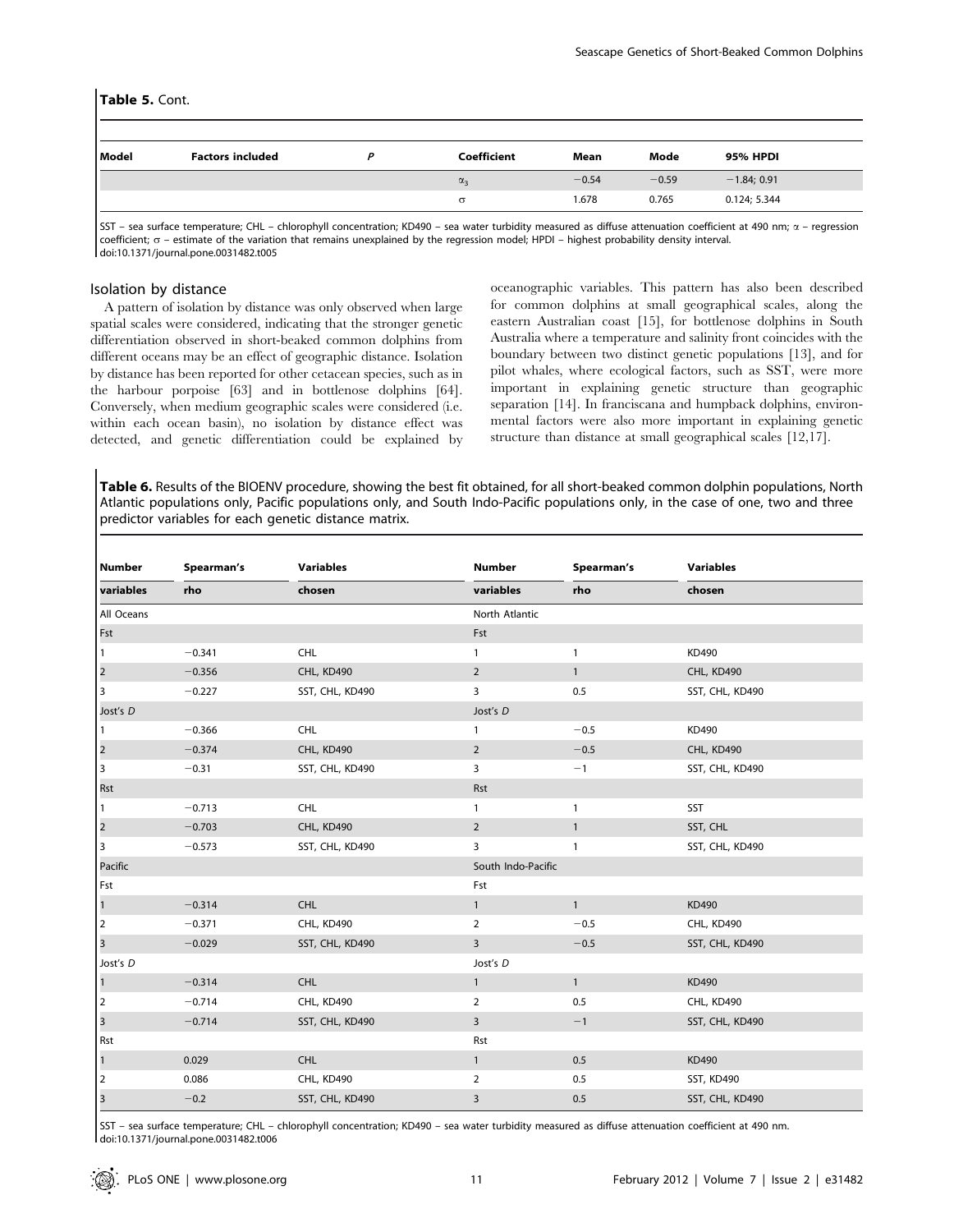#### Oceanographic predictors

All oceanographic variables tested, CHL, KD490 and SST, showed an association with population genetic structure in shortbeaked common dolphins. These associations were strongest at the medium spatial scales considered. In the Pacific Ocean, CHL and KD490 were the environmental predictors that were most strongly associated with increased genetic isolation in short-beaked common dolphins. Conversely, in the Atlantic Ocean, SST was the strongest predictor associated with population divergence. Although no significant statistical differences in the 8-year average values of CHL and KD490 were detected among regions in the Pacific Ocean, a visual inspection of the regional maps shows heterogeneity in these variables among regions (Figure 5). Heterogeneity in SST, CHL and KD490 is also seen among Atlantic Ocean regions, although our results suggest that only SST seems to explain genetic differentiation of short-beaked common dolphins in this area. Marine productivity and SST are important variables for habitat occupancy and dispersal in cetaceans [65,66] and have been shown to influence population structure in Franciscana [12] and in humpback dolphins [17]. Here, we suggest that they are also important drivers of population structure in common dolphins. A direct causality is however difficult to establish. For example, it has been suggested that ecological factors such as prey behaviour rather than inherent sensitivity to environmental factors, could account for the relationship between SST and population structure in pilot whales [14,66,67]. Similarly, differences in prey distribution and abundance between regions rather than SST differences themselves are suggested to account for genetic differentiation of bottlenose dolphins in South Australia [13] and short-beaked common dolphins in southern [27] and southeastern Australia [15]. We suggest that a similar process may account for the patterns obtained in this study. Since dolphins feed high in the food chain, a statistical association with oceanographic variables that do not directly affect the individuals, but rather affect their prey, is expected to be weak [23]. This could also explain the fact that analyses performed in GESTE did not result in a single best-chosen model and that the percentage of variability that remained to be explained in the data was moderate.

Chlorophyll concentration, water turbidity and SST are routinely used to map ocean primary productivity (e.g. [68]). Due to the bottom-up processes that control marine ecosystems [69], these variables have been related to prey distribution and abundance, and to the occurrence of top marine predators (e.g. [70,71]). Distribution and abundance of prey has been suggested as the main factor dictating seasonal migrations in several species of delphinids, including short-beaked common dolphin (e.g. [21]). Moreover, short-beaked common dolphins feed primarily on small mesopelagic schooling fish such as sardines and anchovies [21,22]. These fishes are filter feeders and occur in association with nutrient rich waters (e.g. [72]), and could explain the dolphins' preference for certain oceanographic conditions.

We further suggest that a behavioural mechanism such as specialization for local resources could also explain the patterns observed. Resource specialization is a common mechanism driving population structure in delphinds [73]. Moreover, dietary segregation is known to occur in short-beaked common dolphins. In the Bay of Biscay, Northeast Atlantic Ocean, common dolphins inhabiting neritic and oceanic waters feed on different prey species [74]. Feeding specialization leading to local adaptation has also been suggested as driving speciation of the short and long-beak forms [19] and as important triggers for the process of population divergence and speciation in the genera Tursiops and Stenella [75,76]. Perhaps the best studied example within delphinids are killer whales (*Orcinus orca*), where resource partitioning and foraging specializations of sympatric populations occurring in the North Pacific have lead to the evolution of distinct lineages [77]. Short-beaked common dolphins could therefore be locally adapted to the existent prey species and only move within certain regions following prey migration. Seasonal migrations are known to occur in the Northeast Pacific [78] and Southwest Indian Ocean [79]. Further investigation is however required to support this hypothesis.

There are also other factors that may account for population divergence in common dolphins that were not assessed in this study. Fine-scale oceanic processes, for example, have recently been suggested to affect connectivity in common dolphins [15]. A proper assessment of its direct relationship with genetic structure requires knowledge on hydrodynamic modelling and will certainly be the aim of forthcoming studies. Demographic and historical processes can also contribute to population structure and should also be integrated in future analyses.

#### Implications for conservation and management

The results presented here are of particular importance for marine conservation management and design of marine protected areas (MPA). MPAs are usually designed to protect coastal regions that are either important habitats, as part of the marine ecosystem, or biodiversity hotspots [80]. Marine predators are often used as indicators for MPA design, because their protection aids in protecting the more complex environments they use [81,82,83]. Although several studies have described the distribution and occurrence of cetacean species in relation to different habitat variables (e.g. [84,85,86]), only a few have found a direct correlation between oceanographic variables and population structure [12,17]. In this study, by showing how marine productivity correlate with population structure in short-beaked common dolphins, we highlight the importance of using seascape genetic studies to inform MPA design in relation to distribution and genetic connectivity of charismatic and ecologically important megafauna. Furthermore, we highlight how such an approach can track the biological effects of ongoing climate-change and prevent the loss of top marine predators [87].

#### Supporting Information

Figure S1 Annual fluctuation of oceanographic predictor values. Annual average values for (a) sea surface temperature, (b) chlorophyll concentration and (c) water turbidity for the different oceanographic regions. (PDF)

Table S1 Mean pairwise difference between average values of a) sea surface temperature (SST), b) chlorophyll concentration (CHL) and c) water turbidity (KD490) obtained for each oceanographic region where short-beaked common dolphins were sampled for this study, with significant values of paired t-tests indicated in bold. (XLS)

Table S2 Individual runs for the Bayesian analysis implemented in the program STRUCTURE with a burn-in phase of  $4\times10^5$  and  $4\times10^6$  MCMC replicates. The log-likelihood of the data (LnP(D)) for each run and an average across 10 runs for each K are shown. The K with the highest averaged maximum log-likelihood was considered the most likely number of clusters that better explains our dataset (in bold).

# (XLS)

# Acknowledgments

We would like to acknowledge all who kindly provided tissue samples: Jennifer Learmonth (SAC-Scottish Agricultural College and DEFRA),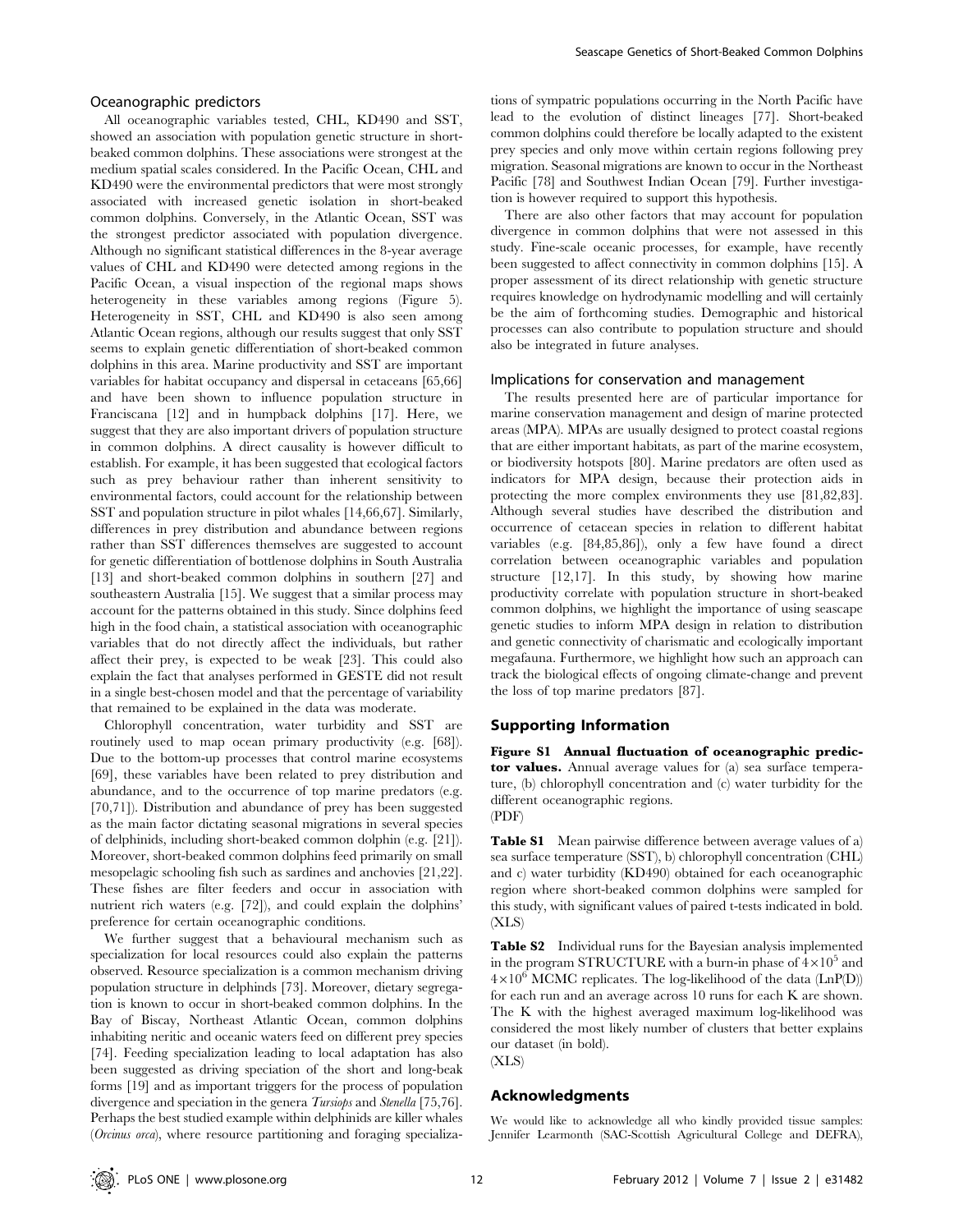Luca Mirimin (University of Cork, Ireland), Marisa Ferreira (Sociade Portuguesa de Vida Selvagem). Statistical analyses were partially conducted using the Computational Biology Service Unit from Cornell University. This represents article contribution #41 of the Molecular Ecology Group for Marine Research (MEGMAR).

#### References

- 1. Brown DM, Brenneman RA, Koepfli KP, Pollinger JP, Mila B, et al. (2007) Extensive population genetic structure in the giraffe. BMC Biol 5: 13.
- 2. Hellberg ME (2009) Gene Flow and Isolation among Populations of Marine Animals. Annu Rev Ecol Syst 40: 291–310.
- 3. Manel S, Schwartz MK, Luikart G, Taberlet P (2003) Landscape genetics: combining landscape ecology and population genetics. Trends Ecol Evol 18: 189–197.
- 4. Storfer A, Murphy MA, Spear SF, Holderegger R, Waits LP (2010) Landscape genetics: where are we now? Mol Ecol 19: 3496–3514.
- 5. Holderegger R, Wagner HH (2008) Landscape genetics. Bioscience 58: 199–207.
- 6. Storfer A, Murphy MA, Evans JS, Goldberg CS, Robinson S, et al. (2007) Putting the 'landscape' in landscape genetics. Heredity 98: 128–142.
- 7. Galindo HM, Olson DB, Palumbi SR (2006) Seascape genetics: A coupled oceanographic-genetic model predicts population structure of Caribbean corals. Curr Biol 16: 1622–1626.
- 8. Selkoe KA, Henzler CM, Gaines SD (2008) Seascape genetics and the spatial ecology of marine populations. Fish Fish 9: 363–377.
- 9. Selkoe KA, Watson JR, White C, Ben Horin T, Iacchei M, et al. (2010) Taking the chaos out of genetic patchiness: seascape genetics reveals ecological and oceanographic drivers of genetic patterns in three temperate reef species. Mol Ecol 19: 3708–3726.
- 10. Banks SC, Piggott MP, Williamson JE, Bove U, Holbrook NJ, et al. (2007) Oceanic variability and coastal topography shape genetic structure in a longdispersing sea urchin. Ecology 88: 3055–3064.
- 11. Banks SC, Ling SD, Johnson CR, Piggott MP, Williamson JE, et al. (2010) Genetic structure of a recent climate change-driven range extension. Mol Ecol 19: 2011–2024.
- 12. Mendez M, Rosenbaum HC, Subramaniam A, Yackulic C, Bordino P (2010) Isolation by environmental distance in mobile marine species: molecular ecology of franciscana dolphins at their southern range. Mol Ecol 19: 2212–2228.
- 13. Bilgmann K, Moller LM, Harcourt RG, Gibbs SE, Beheregaray LB (2007) Genetic differentiation in bottlenose dolphins from South Australia: association with local oceanography and coastal geography. Mar Ecol Progr Ser 341: 265–276.
- 14. Fullard KJ, Early G, Heide-Jorgensen MP, Bloch D, Rosing-Asvid A, et al. (2000) Population structure of long-finned pilot whales in the North Atlantic: a correlation with sea surface temperature? Mol Ecol 9: 949–958.
- 15. Möller LM, Valdez FP, Allen S, Bilgmann K, Corrigan S, et al. (2011) Fine-scale genetic structure in short-beaked common dolphins (Delphinus delphis) along the East Australian Current. Mar Biol 158: 113–126.
- 16. Natoli A, Birkun A, Aguilar A, Lopez A, Hoelzel AR (2005) Habitat structure and the dispersal of male and female bottlenose dolphins (Tursiops truncatus). P ROY SOC B-BIOL SCI 272: 1217–1226.
- 17. Mendez M, Subramaniam A, Collins T, Minton G, Baldwin R, et al. (2011) Molecular ecology meets remote sensing: environmental drivers to population structure of humpback dolphins in the Western Indian Ocean. Heredity 107: 349–361.
- 18. Perrin WF (2009) Common dolphins, Delphinus delphis and D. capensis. In: Perrin WF, Wursig B, Thewissen JGM, eds. Encyclopedia of Marine Mammals. New York: Academic Press. pp 255–259.
- 19. Natoli A, Cañadas A, Peddemors VM, Aguilar A, Vaquero C, et al. (2006) Phylogeography and alpha taxonomy of the common dolphin (Delphinus sp.). J Evolution Biol 19: 943–954.
- 20. Viricel A, Strand AE, Rosel PE, Ridoux V, Garcia P (2008) Insights on common dolphin (Delphinus delphis) social organization from genetic analysis of a massstranded pod. Behav Ecol Sociobiol 63: 173–185.
- 21. Young DD, Cockcroft VG (1994) Diet of common dolphins (Delphinus delphis) off the southeast coast of souhern Africa - Opportunism or specialization. J Zool 234: 41–53.
- 22. Pusineri C, Magnin V, Meynier L, Spitz J, Hassani S, et al. (2007) Food and feeding ecology of the common dolphin (Delphinus delphis) in the oceanic Northeast Atlantic and comparison with its diet in neritic areas. Mar Mammal Sci 23: 30–47.
- 23. Ballance LT, Pitman RL, Fiedler PC (2006) Oceanographic influences on seabirds and cetaceans of the eastern tropical Pacific: A review. Prog Oceanogr 69: 360–390.
- 24. Doksaeter L, Olsen E, Nottestad L, Ferno A (2008) Distribution and feeding ecology of dolphins along the Mid-Atlantic Ridge between Iceland and the Azores. Deep-Sea Res PT II 55: 243–253.
- 25. Mirimin L, Westgate A, Rogan E, Rosel P, Read A, et al. (2009) Population structure of short-beaked common dolphins (Delphinus delphis) in the North Atlantic Ocean as revealed by mitochondrial and nuclear genetic markers. Mar Biol 156: 821–834.

#### Author Contributions

Conceived and designed the experiments: ARA. Performed the experiments: ARA. Analyzed the data: ARA DB. Contributed reagents/ materials/analysis tools: KB DB LF KMR MS KAS LBB LMM MMC. Wrote the paper: ARA LBB LMM MMC.

- 26. Amaral AR, Sequeira M, Cedeira-Martínez J, Coelho MM (2007) New insights on population genetic structure of Delphinus delphis from the northeast Atlantic and phylogenetic relationships within the genus inferred from two mitochondrial markers. Mar Biol 151: 1967–1976.
- 27. Bilgmann K, Moller LM, Harcourt RG, Gales R, Beheregaray LB (2008) Common dolphins subject to fisheries impacts in Southern Australia are genetically differentiated: implications for conservation. Anim Conservat 11: 518–528.
- 28. Rosel PE, Block BA (1996) Mitochondrial control region variability and global population structure in the swordfish, Xiphias gladius. Mar Biol 125: 11–22.
- 29. Sunnucks P, Hales DF (1996) Numerous transposed sequences of mitochondrial cytochrome oxidase I–II in aphids of the genus Sitobion (Hemiptera: Aphididae). Mol Biol Evol 13: 510–524.
- 30. Nater A, Kopps AM, Krutzen M (2009) New polymorphic tetranucleotide microsatellites improve scoring accuracy in the bottlenose dolphin Tursiops aduncus. Mol Ecol Resour 9: 531–534.
- 31. Coughlan J, Mirimin L, Dillane E, Rogan E, Cross TF (2006) Isolation and characterization of novel microsatellite loci for the short-beaked common dolphin (Delphinus delphis) and cross-amplification in other cetacean species. Mol Ecol Notes 6: 490–492.
- 32. Hoelzel AR, Dahlheim M, Stern SJ (1998) Low genetic variation among killer whales (Orcinus orca) in the eastern North Pacific and genetic differentiation between foraging specialists. J Hered 89: 121–128.
- 33. Valsecchi E, Amos W (1996) Microsatellite markers for the study of cetacean populations. Mol Ecol 5: 151–156.
- 34. Krutzen M, Valsecchi E, Connor RC, Sherwin WB (2001) Characterization of microsatellite loci in Tursiops aduncus. Mol Ecol Notes 1: 170–172.
- 35. Schuelke M (2000) An economic method for the fluorescent labelling of PCR fragments. Nature 18: 233–234.
- 36. Oosterhout CV, Hutchinson WF, Wills DPM, Shipley P (2004) MICRO-CHECKER: software for identifying and correcting genotyping errors in microsatellite data. Mol Ecol Notes 4: 535–538.
- 37. Rousset F (2008) GENEPOP ' 007: a complete re-implementation of the GENEPOP software for Windows and Linux. Mol Ecol Resour 8: 103–106.
- 38. Excoffier L, Lischer HEL (2010) Arlequin suite ver 3.5: a new series of programs to perform population genetics analyses under Linux and Windows. Mol Ecol Resour 10: 564–567.
- 39. Goudet J (1995) FSTAT (Version 1.2): A computer program to calculate Fstatistics. J Hered 86: 485–486.
- 40. Jost L (2008) G(ST) and its relatives do not measure differentiation. Mol Ecol 17: 4015–4026.
- 41. Crawford NG (2010) smogd: software for the measurement of genetic diversity. Mol Ecol Resour 10: 556–557.
- 42. Hardy OJ, Charbonnel N, Freville H, Heuertz M (2003) Microsatellite allele sizes: A simple test to assess their significance on genetic differentiation. Genetics 163: 1467–1482.
- 43. Jombart T, Pontier D, Dufour AB (2009) Genetic markers in the playground of multivariate analysis. Heredity 102: 330–341.
- 44. Kruskal JB, Wish M (1978) Multidimensional Scaling. Newbury Park, CA: Sage **Publicatins**
- 45. Clarke KR, Warwick RM (2001) Change in marine communities: an approach to statistical analysis and interpretation. 2nd edition ed. Plymouth: PRIMER-E.
- 46. Excoffier L, Smouse PE, Quattro JM (1992) Analysis of molecular variance inferred from metric distances among DNA haplotypes: Application to human mitochondrial DNA restriction data. Genetics 131: 479–491.
- 47. Falush D, Stephens M, Pritchard JK (2003) Inference of population structure using multilocus genotype data: Linked loci and correlated allele frequencies. Genetics 164: 1567–1587.
- 48. Pritchard JK, Stephens M, Donnelly P (2000) Inference of population structure using multilocus genotype data. Genetics 155: 945–959.
- 49. Hubisz MJ, Falush D, Stephens M, Pritchard JK (2009) Inferring weak population structure with the assistance of sample group information. Mol Ecol Resour 9: 1322–1332.
- Jakobsson M, Rosenberg NA (2007) CLUMPP: a cluster matching and permutation program for dealing with label switching and multimodality in analysis of population structure. Bioinformatics 23: 1801–1806.
- 51. Rosenberg NA (2004) DISTRUCT: a program for the graphical display of population structure. Mol Ecol Notes 4: 137–138.
- 52. Jensen JL, Bohonak AJ, Kelley ST (2005) Isolation by distance, web service. BMC Genet 6.
- 53. Rousset F (1997) Genetic differentiation and estimation of gene flow from Fstatistics under isolation by distance. Genetics 145: 1219–1228.